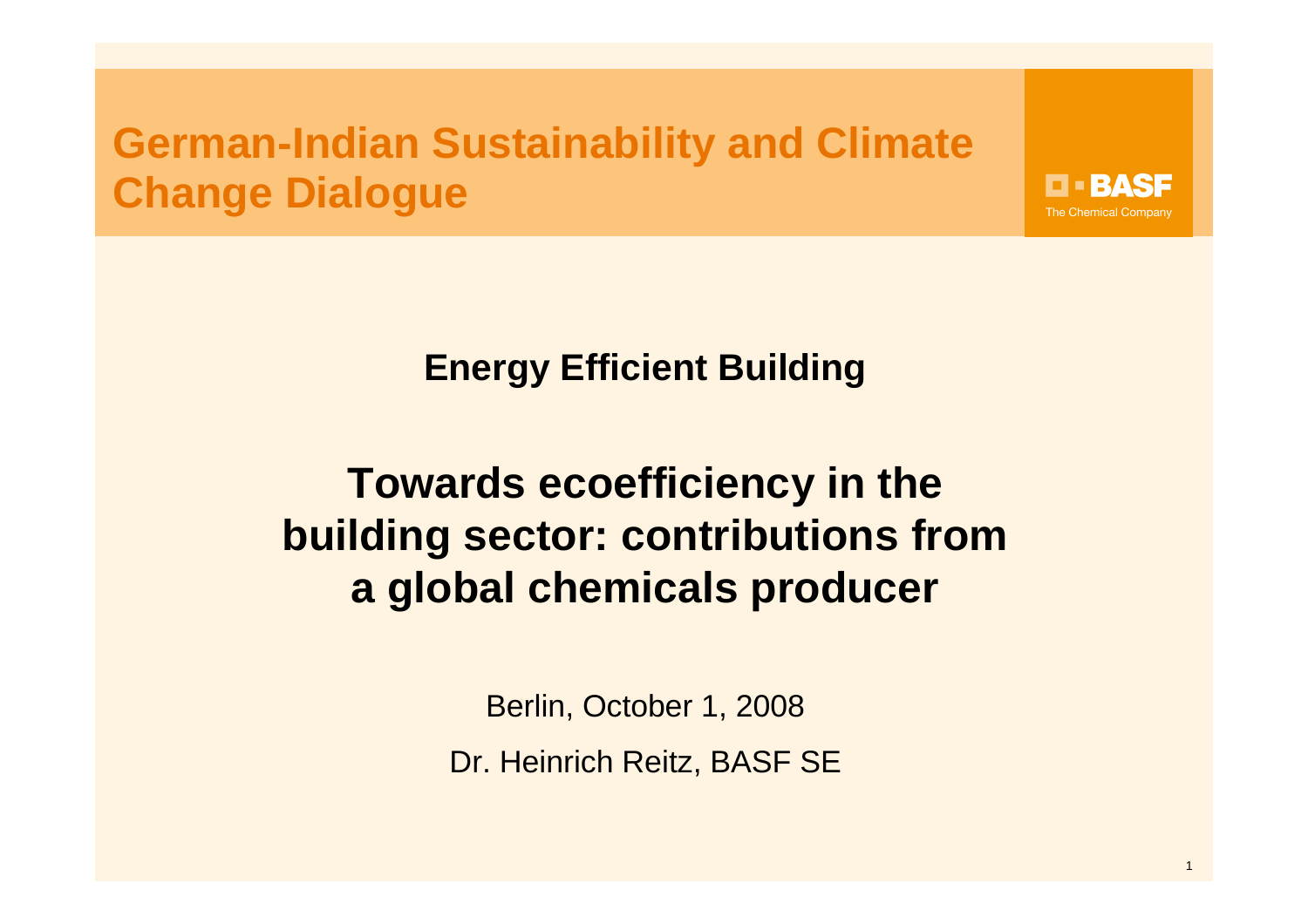#### **At a glance**

**D-BASF The Chemical Company** 



#### **BASF – The Chemical Company**

- The world's leading chemical company
- Offers intelligent system solutions and high-value productsfor almost all industries
- Sales 2007: €57,951 million
- Income from operations (EBIT) 2007: €7,316 million
- **Employees** at year-end 2007: 95,175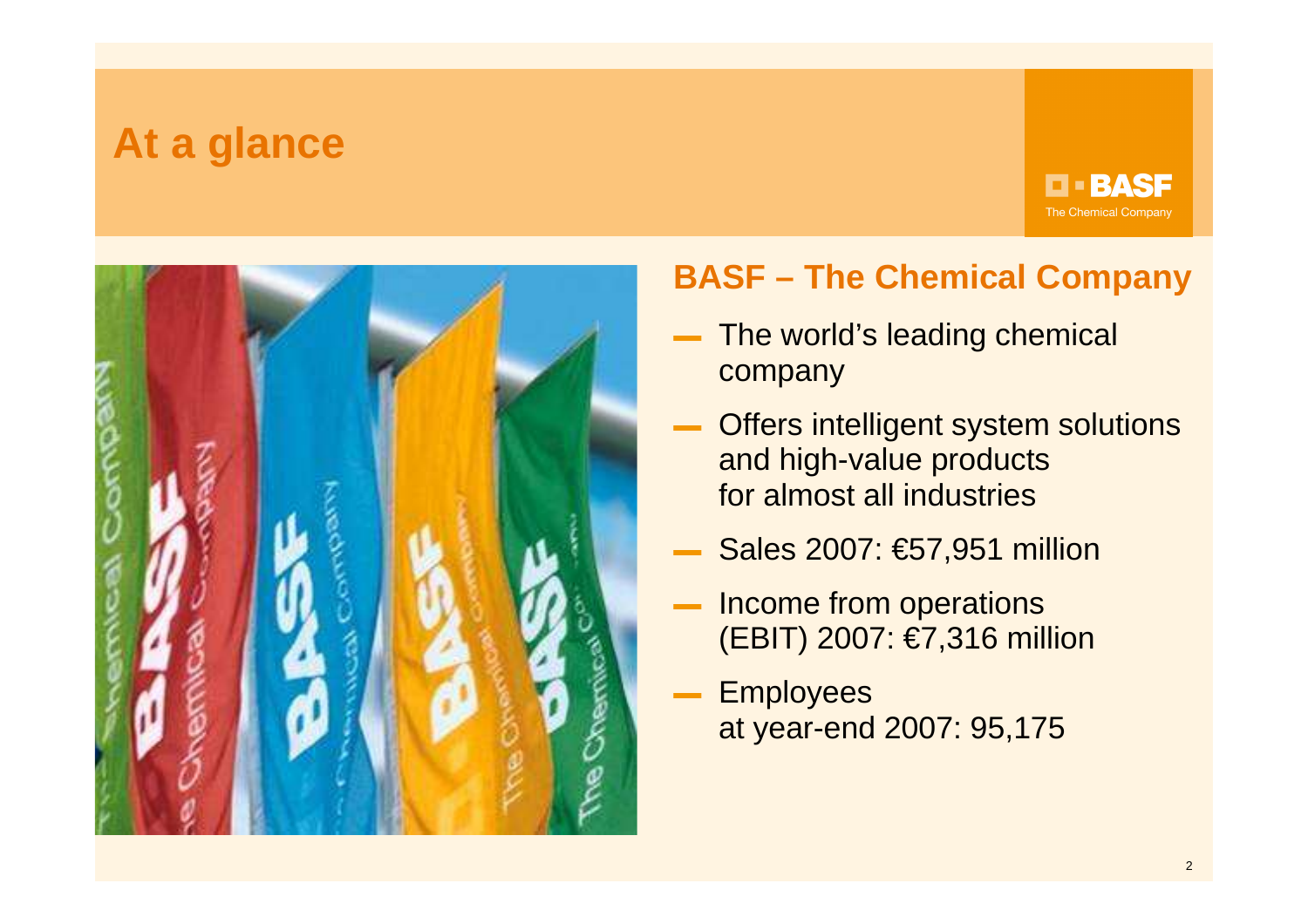### **BASF segments**

# **D-BASF**

| <b>Chemicals</b>    | $\Box$ - BASF<br><b>Plastics</b> | <b>Performance</b><br><b>Products</b> | <b>Functional</b><br><b>Solutions</b> | <b>Agricultural</b><br><b>Solutions</b> | <b>Oil &amp; Gas</b> |
|---------------------|----------------------------------|---------------------------------------|---------------------------------------|-----------------------------------------|----------------------|
| Inorganics          | Performance<br><b>Polymers</b>   | Acrylics &<br><b>Dispersions</b>      | <b>Catalysts</b>                      | Crop<br>Protection                      | Oil & Gas            |
| Petro-<br>chemicals | Poly-<br>urethanes               | Care<br><b>Chemicals</b>              | Construction<br><b>Chemicals</b>      |                                         |                      |
| Inter-<br>mediates  |                                  | Performance<br><b>Chemicals</b>       | Coatings                              |                                         |                      |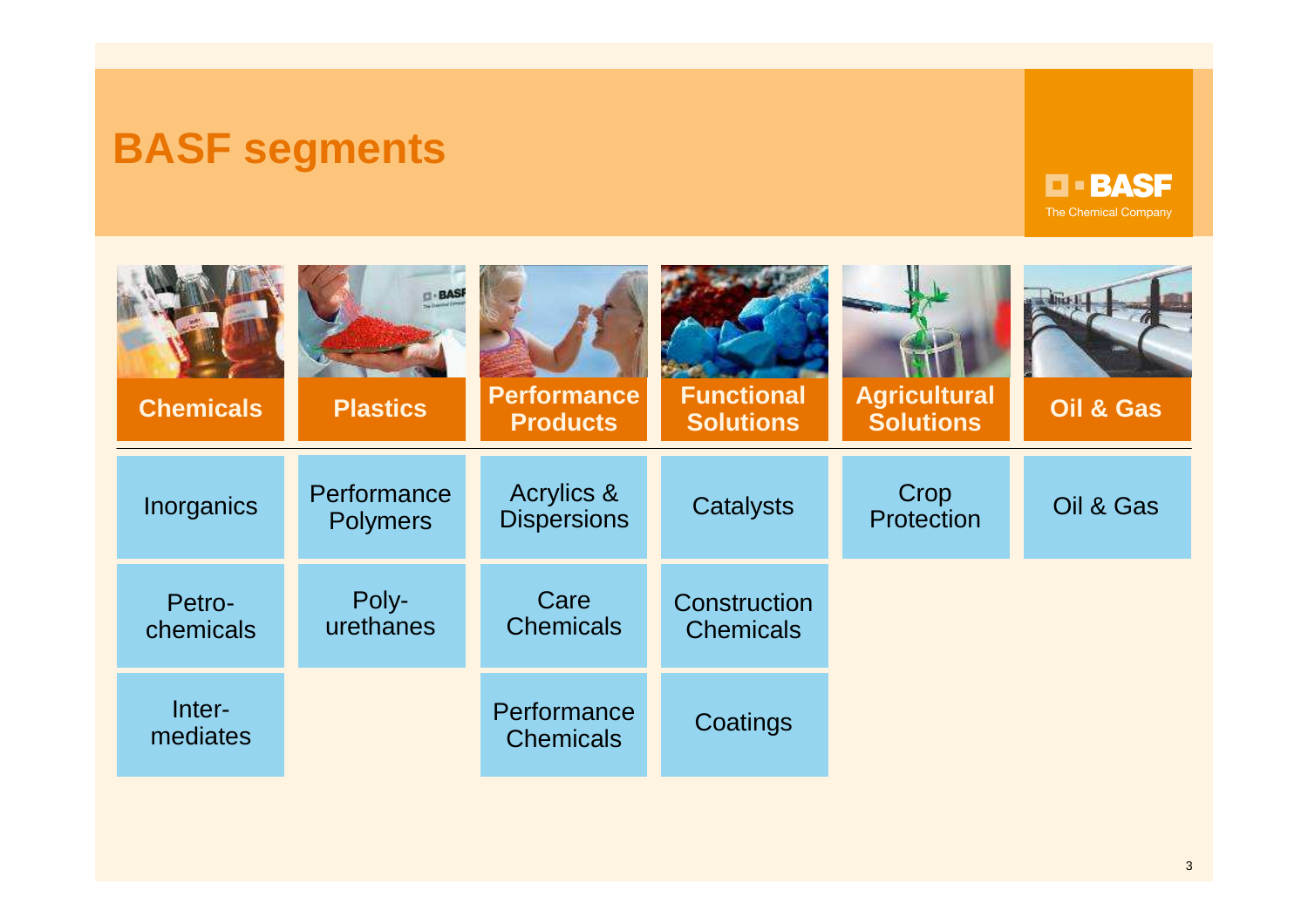## **Global challenges:Climate protection**

#### **EEBASE The Chemical Company**

#### **FACTOR 3: BASF's climate balance**



- World's first industrial company with comprehensive carbon balance
- Our products save three times more greenhouse gases than the total emitted by the production and disposal of all BASF products.
- ▬ Goal 2020: reduce greenhouse gas emissions by 25%
	- 2008: over €400 million investment in energy efficient processes, resource conservation and new technologies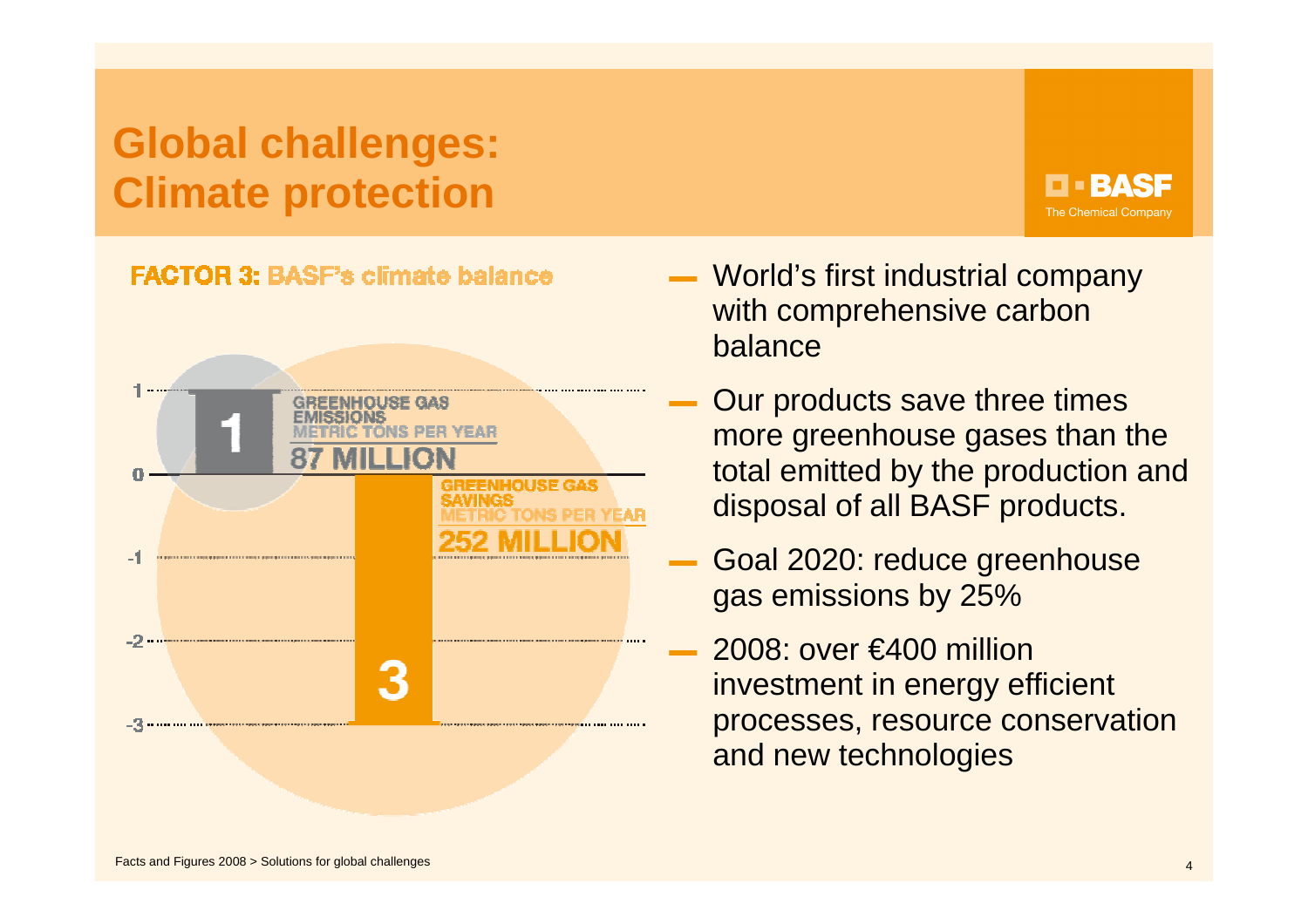### **Global challenges:Housing and construction**

**D-BASF The Chemical Company** 



- Our insulating materials help to save heating costs and energy
- ▬ Our phase change materials ensure a pleasant indoor climate
- ▬ BASF's low-energy homes: innovative examples of affordable and eco-friendly housing
- ▬ High performance additives enable energy efficient construction and stress resistant concrete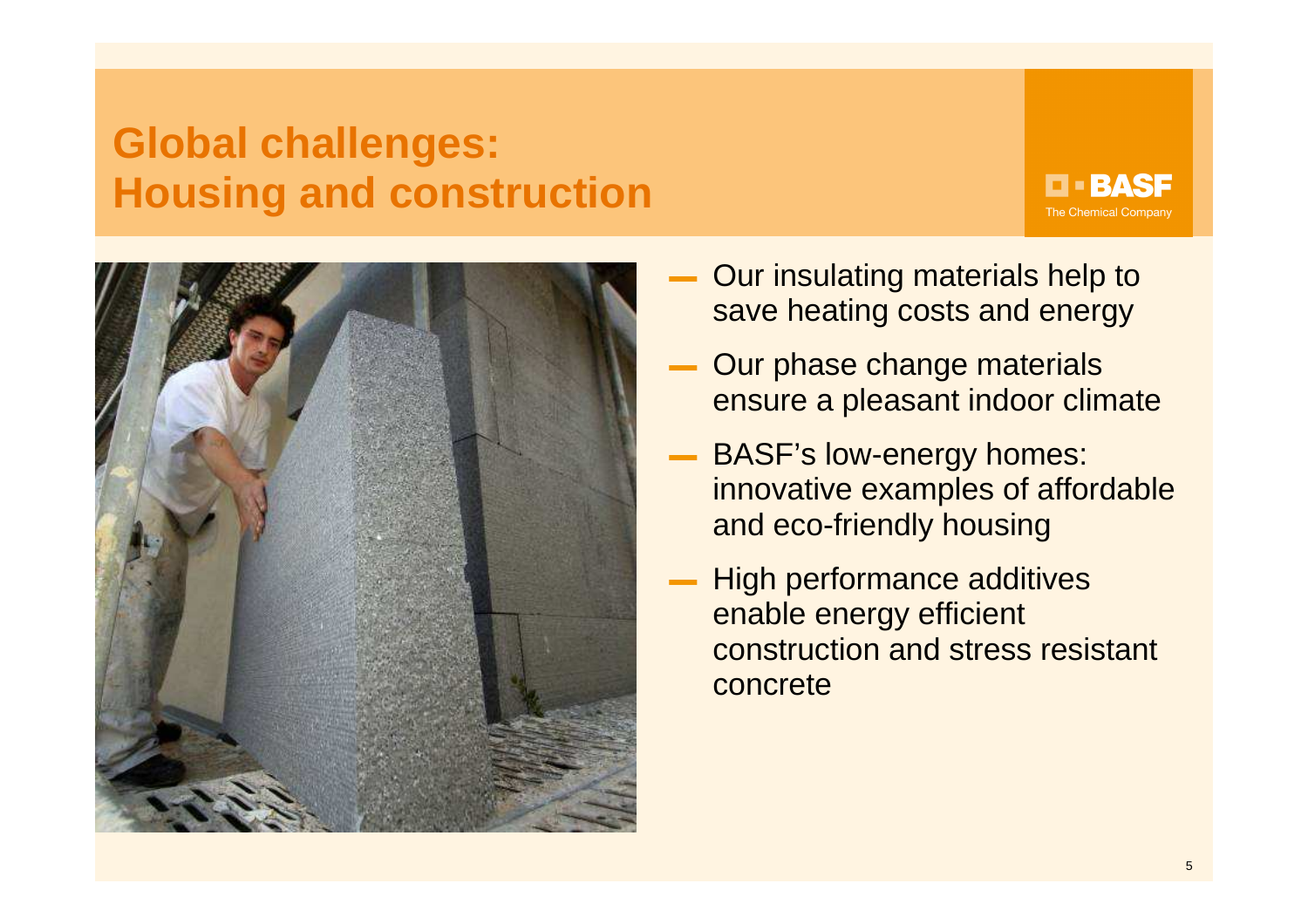## **Avoidance Cost for CO2e(Germany, Building Sector)**

#### **D-BASF The Chemical Company**



"BDI initiativ - Wirtschaft für Klimaschutz" - AG Gebäude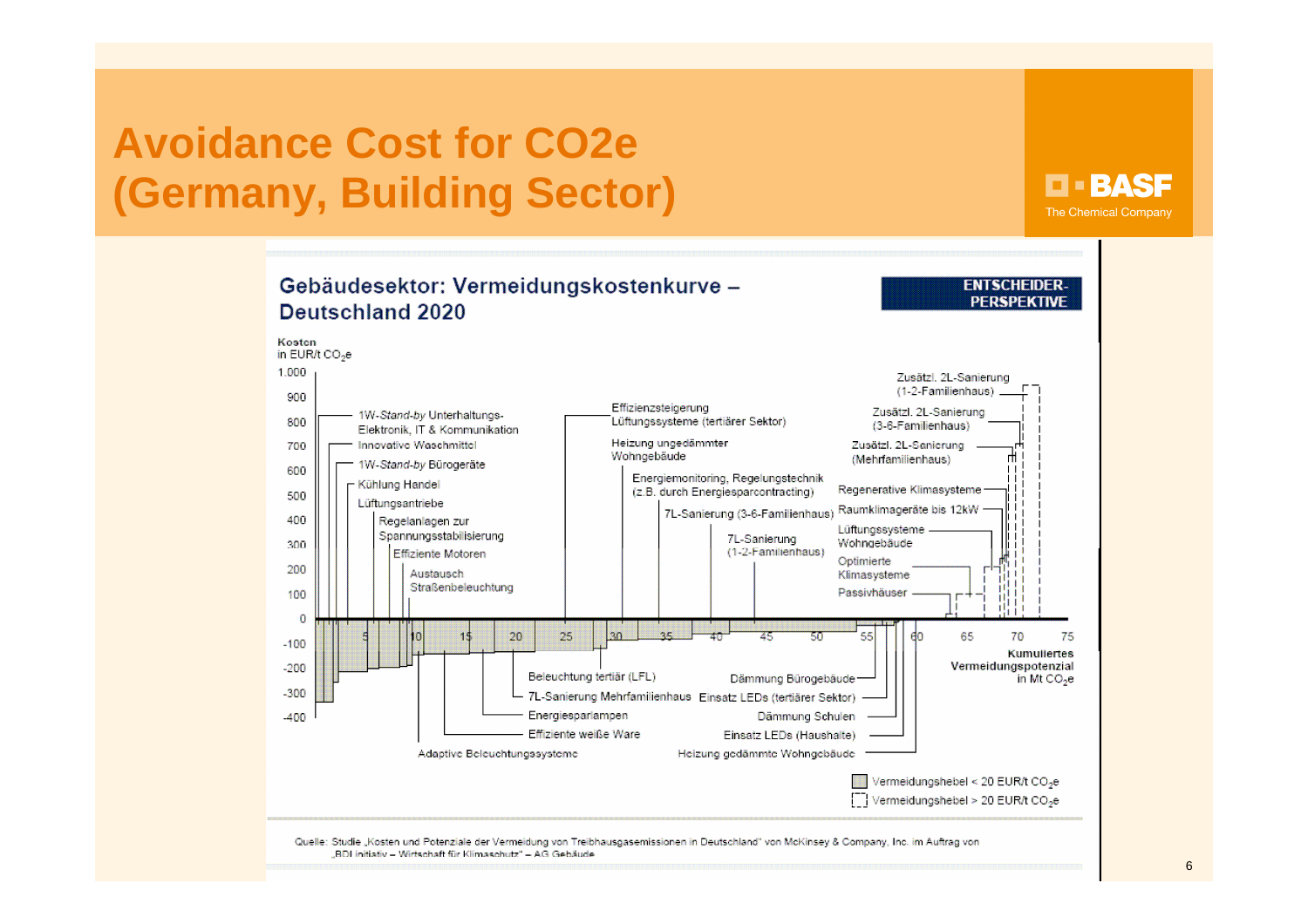# **BASF's Ecoefficiency analysis: TheEnvironmental Impact Parameters**



**D-BASF** The Chemical Company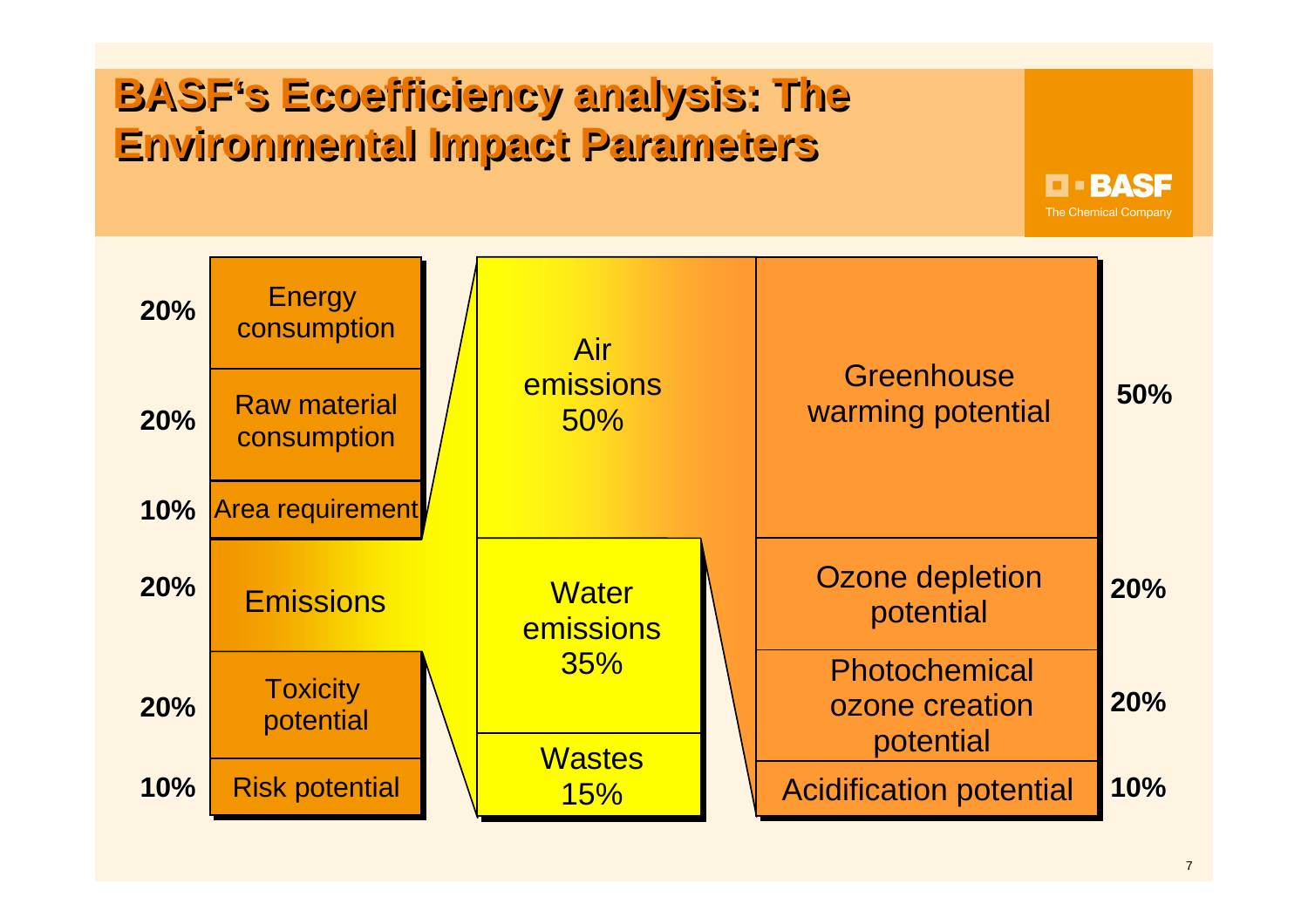# **Comparisons via Eco-Efficiency Analyses**

**D-BASF The Chemical Company** 



**Environmental Impact** (normalized)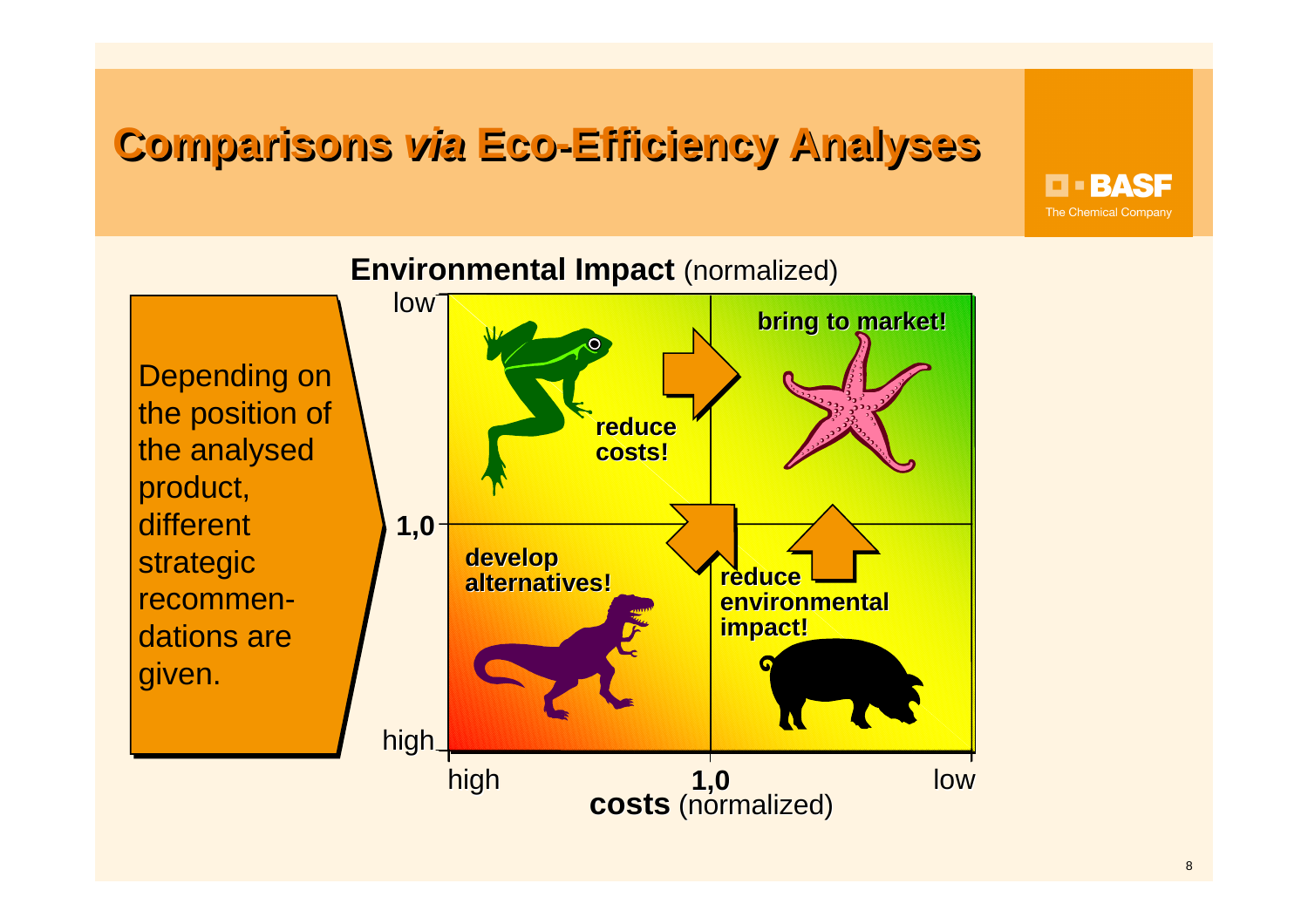# **Other systems for environmental assessment of buildings**

• **LEED rating system**

 **devoloped for the US Market by the US Green Building Council**

 **adapted to the Indian context by the Indian GBC: more emphasis on Emissions from Captive Power Generators, Safety, Potable Water Use Reduction. – No credit fordevelopment density.**

• **GRIHA rating system**

•**...** 

**FEBASE The Chemical Company**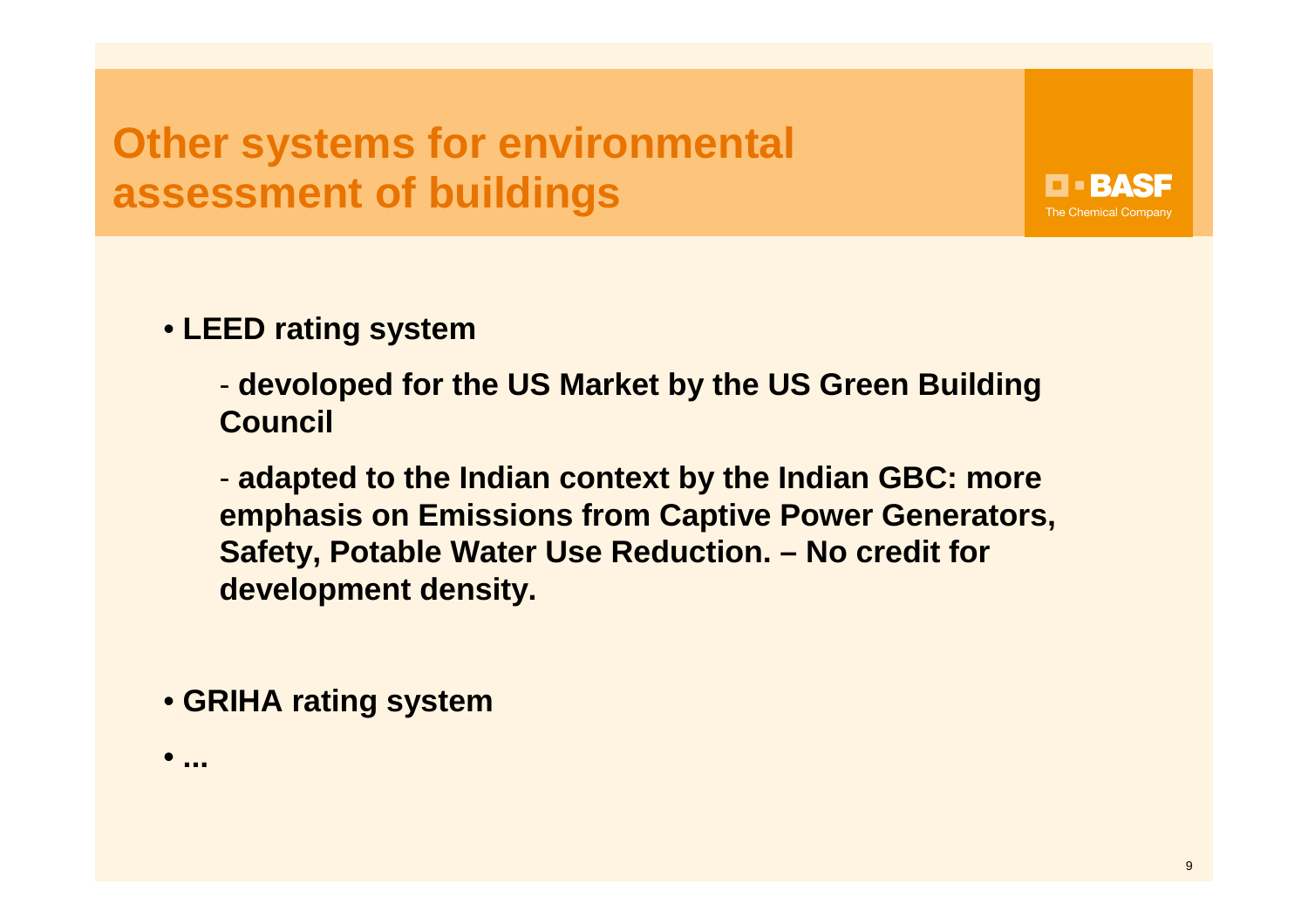# **Beyond the sale of products:Consulting Services**

EEBAS: **The Chemical Company** 

Industry Target Groups

- on the sub-regional level
- improve their expertise along the value chains
- understand the industry completely
- understand the sustainability drivers in thecustomer industry
- develop innovative solutions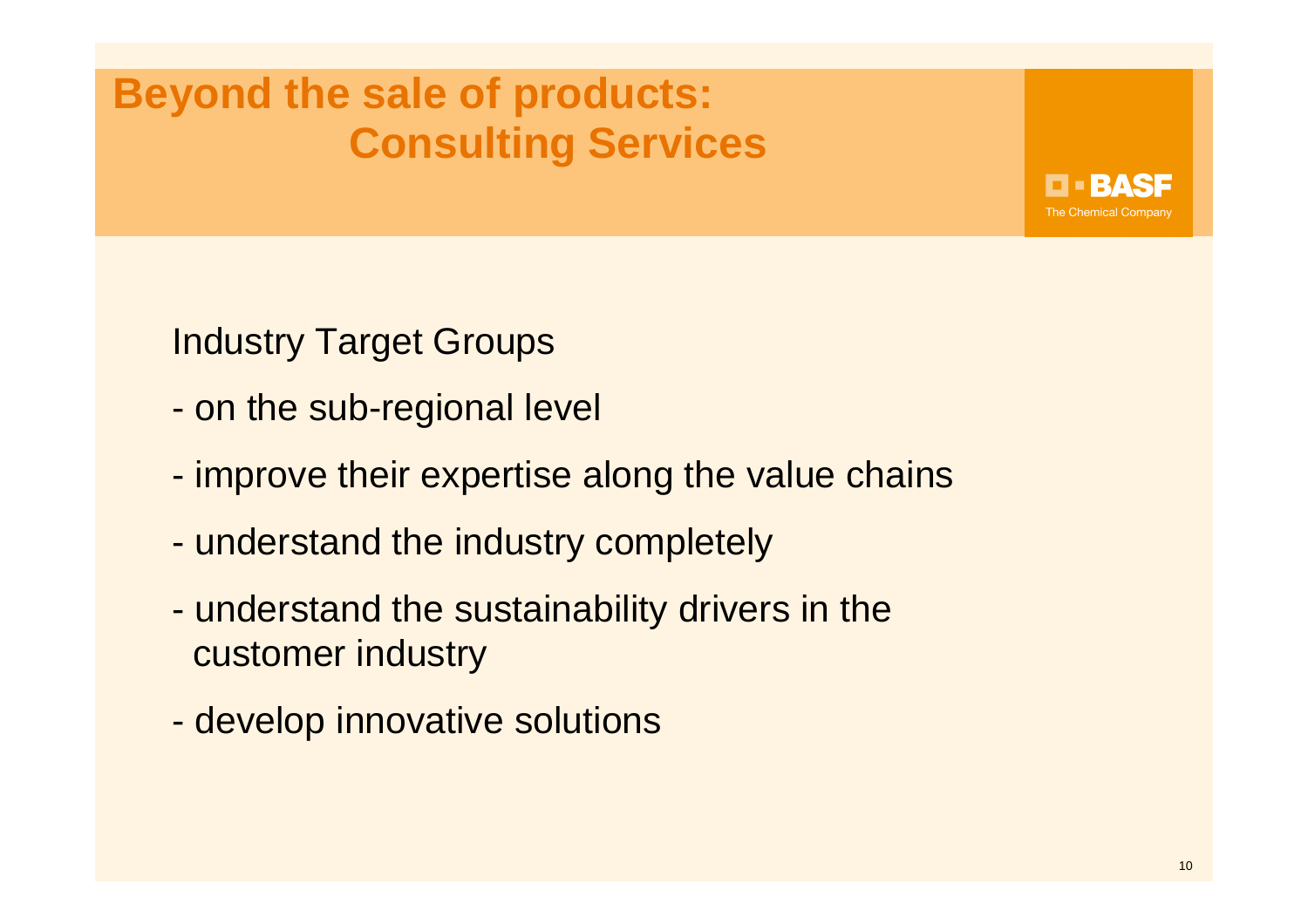### **Political Regulation should**



- be simple
- not decide on specific technologies
- address the investor

And: the target should be eco-efficiency, not just CO2-reduction